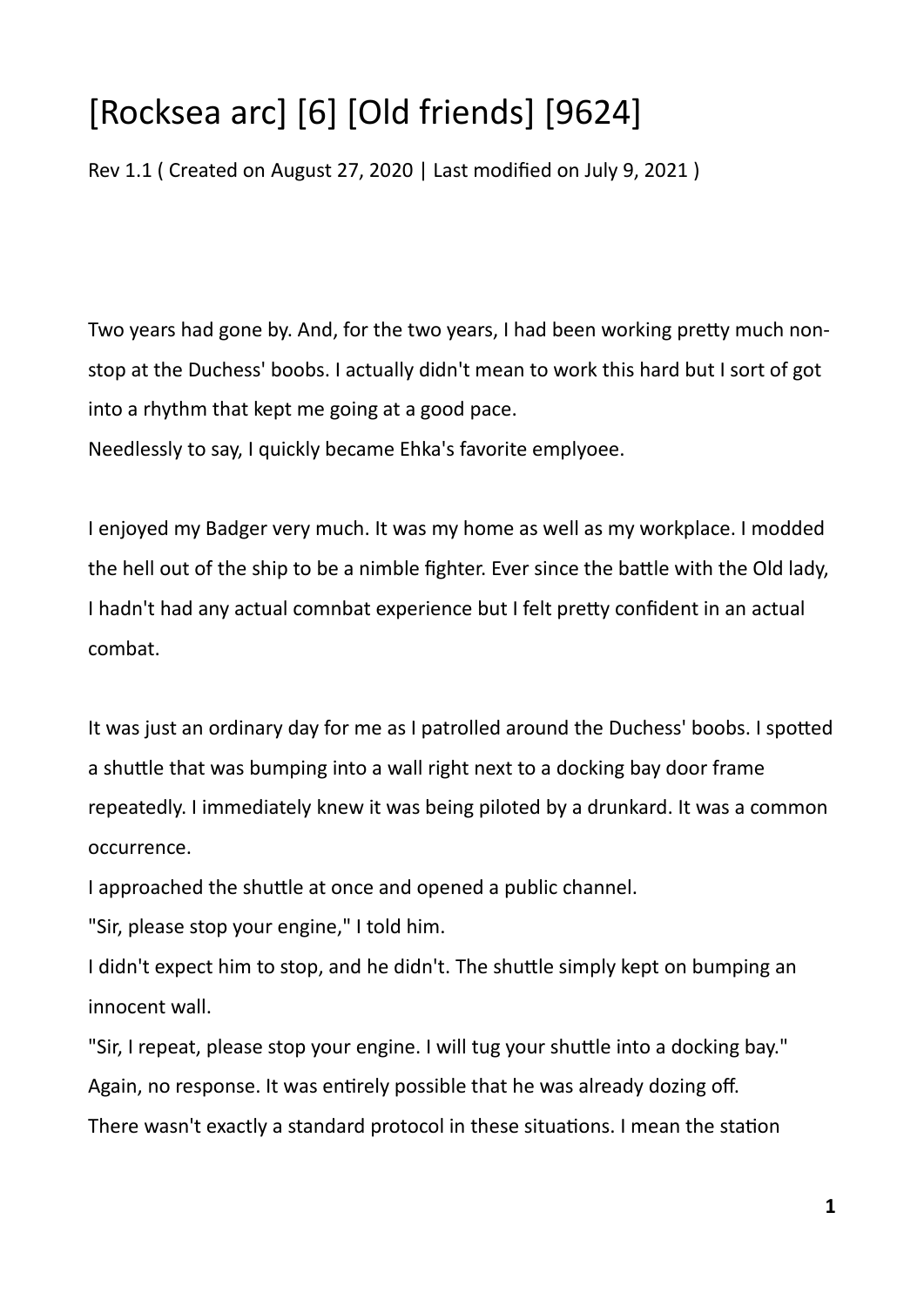wasn't exactly a high standard workplace. But a common practice in these situation where a drunkard was bumping into an innocent wall was just tug the shuttle anyway and force it into a docking bay.

Since my badger would have more thruster powers, it was possible.

Just to be sure though, I contacted him one more time through a public channel.

"Sir, I am tugging your shuttle. Say something if you wish to refuse."

Again, no response, and I waited few good minutes.

"Alright, let's do this," I said to myself as I touched a series of holographic buttons floating on a console. I was turning off assisted piloting so that my badger could approach the shuttle without it having a mind of its own and move away. It was a safety feature. Once that was done, I carefully approached the shuttle and attempted to push it sideways so that it will eventually go into a docking bay. It wasn't even that far off, a few meters at the most.

However, at one point, the pilot from the shuttle shouted through a public channel. "The fuck you are doing?!"

I responded promptly. "Woke at last, eh? I am trying to get you into the docking bay."

"Mind your fucking biz. I know what I am doing!"

Having said so, he powered up his engine. Mind you that the shuttle was bumping into a wall. By suddenly powering up its main engine, it crashed into a wall, shattering its cockpit window. A pop of air bursted out along with the pilot. His body accelerated into a wall head first, and his skull shattered instantly, leaving a floating corpse floating. The dude wasn't even wearing a seat belt of any kind. "Oh My God," I uttered.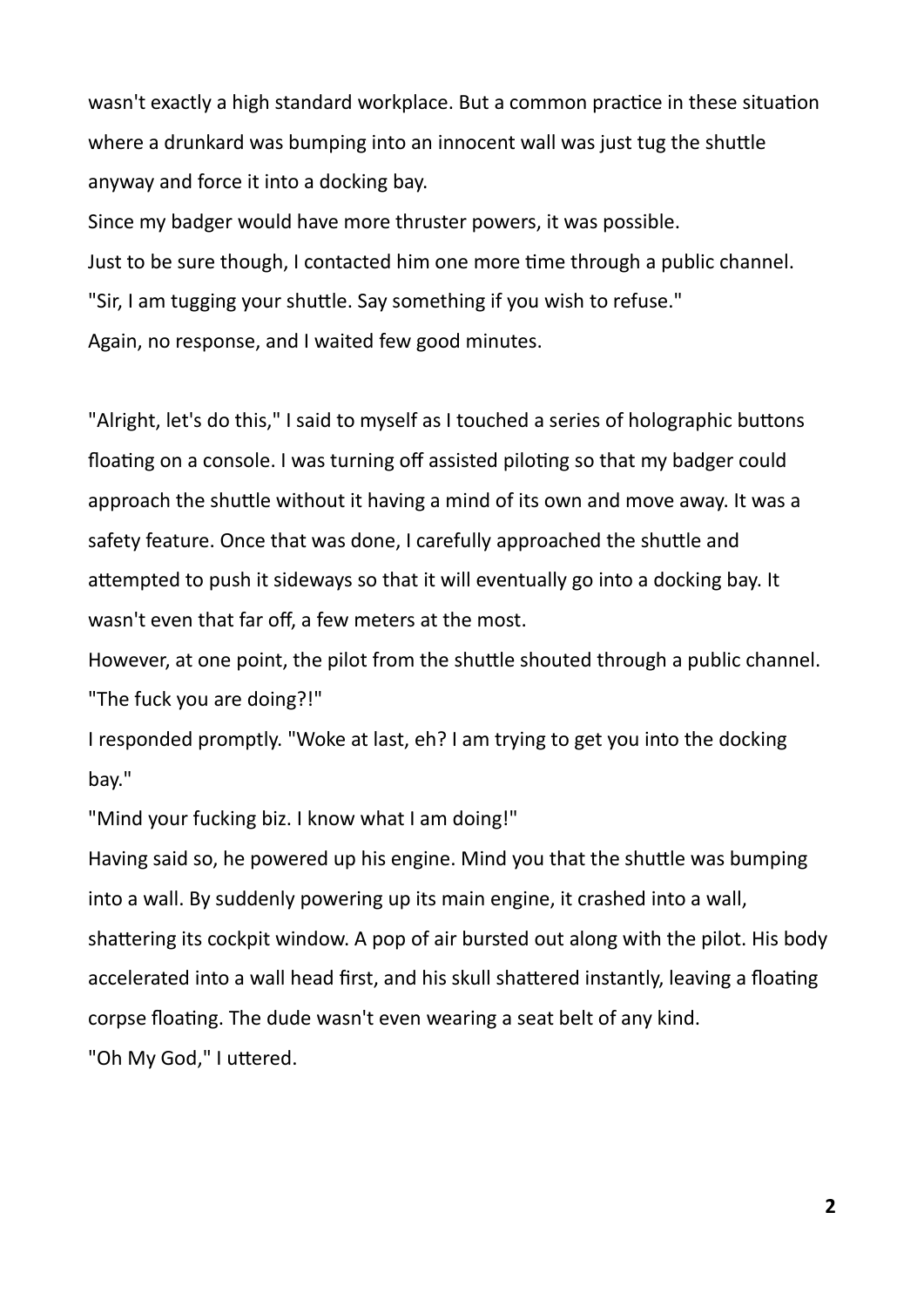"Not your fault," was Ehka's conclusion as soon as I reported in. "I saw the incident video. You followed the protocols. The pilot was stupid. Natural selection," She concluded.

I knew that. I knew I didn't do anything wrong but I felt really down.

As if she read my mind, she suggested an idea.

"Why don't you take a break? You've been working here for some years non-stop. You do deserve a holiday of some sort."

I hesitated because I still needed to earn money.

"It will be a paid vacation. Just take some days off, like few tens of days." Sighing deeply, I figured why not.

It had been years since I visited Oero station. I missed its 0.4 gravity. I figured I'd spend some time there. It was only a few days of travel in addition.

"Hasn't changed a bit," I said to myself as I looked at Oero station. It had been only two years. Of course, nothing changed. I bet a small station like Oero wouldn't change even after a hundred years.

I was visiting for no reason. Therefore, my initial request for a docking request was denied.

I contested the decision over a comm. "Seriously?"

"Sorry, sir. Unless someone inside can vouch for you, we cannot let you dock. I am sorry. It is our policy."

I wasn't sure Yating was on the station, but she was the only one I could think of. "Is there Yating on the station? I know her personally."

The guy over the comm sounded surprised. "Yating? Hold on."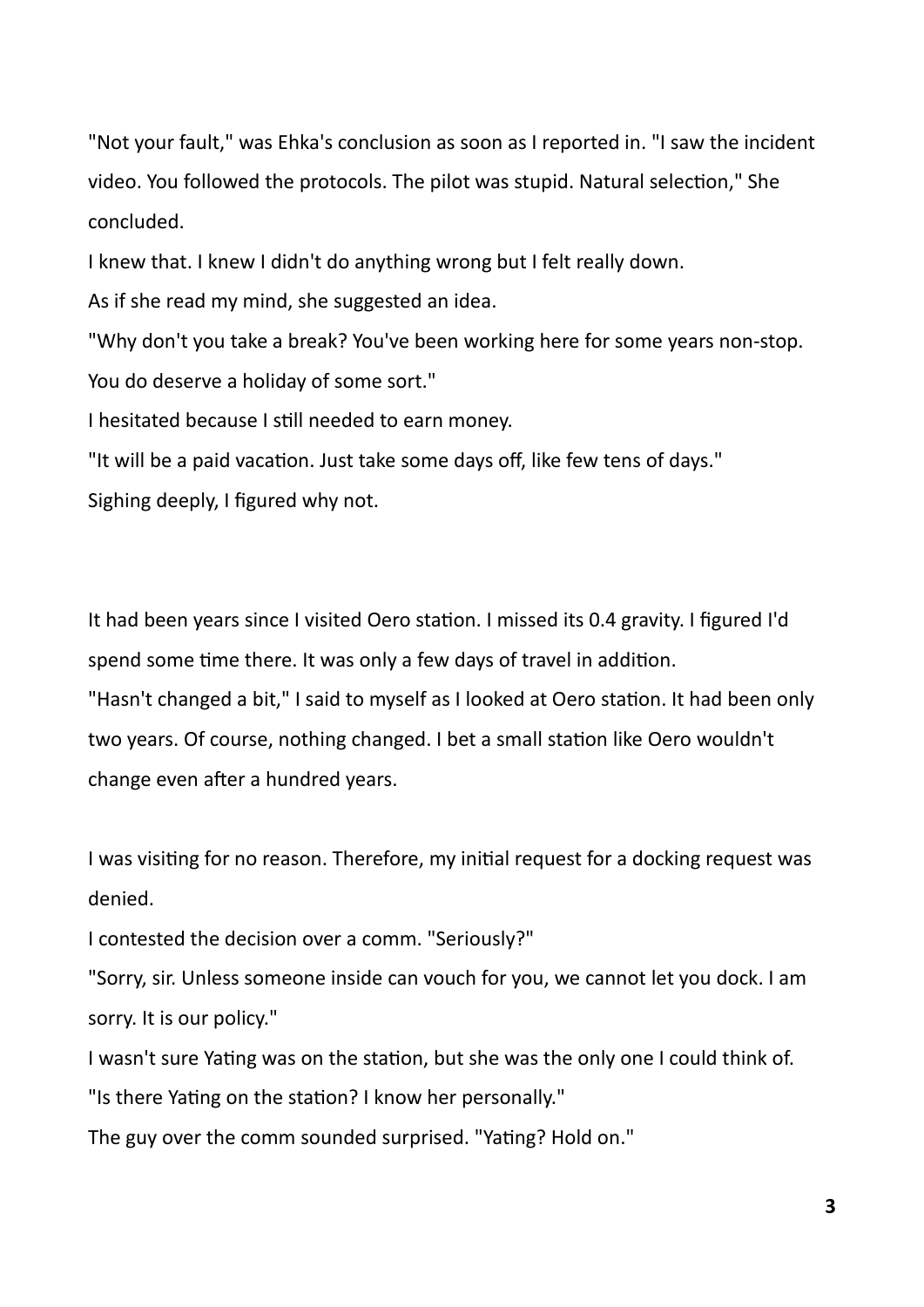After some seconds later.

"Your docking request has been granted."

So, she was indeed on the staiton, possibly with Santino as well. Could Juno still be on the station also? This could get a big awkward.

As soon as I landed my badger and exited the ship, I spoke out loudly.

"Computer, locate Yating."

A moment later, a small light ball that was a size of a fist appeared in front of me and it began to move at a walking pace. I simply followed it.

Where it ended up was the docking office. It was where I used to meet her when receiving payment for ore.

She was in front of a desk, looking down on a holograhpic data sheet. As soon as she noticed my presence, she stood up and approached me with a beaming smile. "Hello, Vazken."

There was another person, a guy, in the office. He glanced at me once and returned to whatever he was doing. It could be the guy from the comm earlier.

"Yating, I didn't expect you to be here." I meant that.

"Yet you still named me as your guarantor," She replied with a grin.

I scratched my head. "Well, it was a bit of a gamble. I didn't know anyone else. I

assume Santino is here as well?"

Her face darkened a bit. "We broke up," She said with a bitter grin.

"Oh, I am sorry. I see. That's why you are back."

"Pretty much." She changed the subject afterwards. "I was told that you are visiting here for no reason. Is that true?"

I explained my situation earnestly to her. I was never going to lie to her. She was my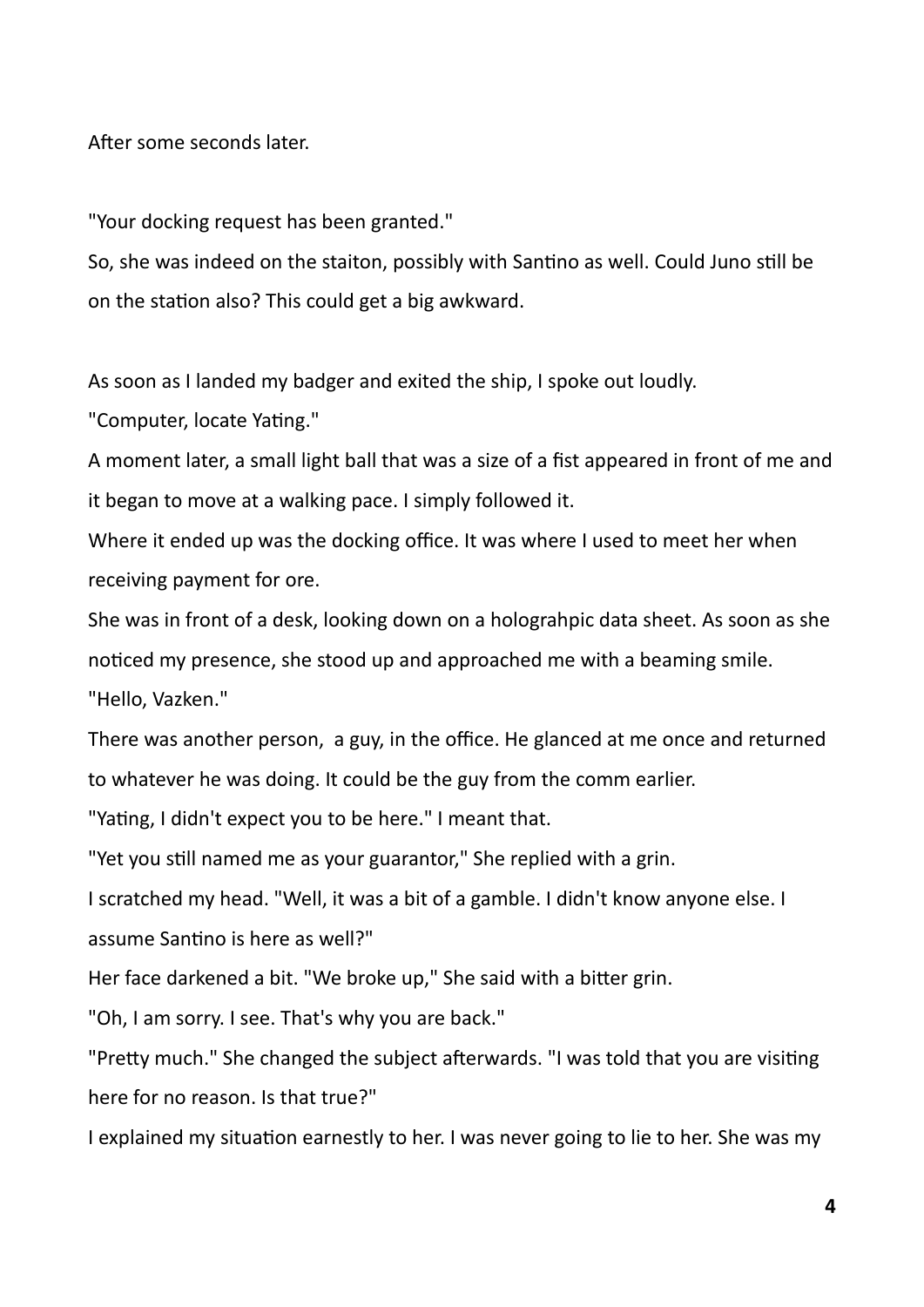crewmate once.

"Oh, I see. I am sorry about that." She sounded genuinely worried about me. "I see. Well, in that case, stay on the station as long as you'd like."

Then she turned her attention to the guy in the office. "Marcello, add his name to the approved visitor list."

"You got it," He replied at once.

"I will also have a guest quarter assigned to you."

"No, no, you don't need to do that. I will stay in my ship."

"You sure?"

"Yeah. I will stay here for some days at the most. I just wanted the sweet 0.4 gravity." The guy, Marcello, chuckled in response.

She beamed a bright smile at me. "Enjoy your stay then. Since you are on an approved visitor list, you should have more access than regular visitors." "Thanks."

I really wondered whether Juno was still on station but honestly did not want to run into her. I asked the station computer whether a person named Juno was present on the station.

"Positive," It replied.

"Bugger," I said to myself. I really did not want to bump into her. The chance of actually dumping into her was really low though. The cafeteria would be the most dangerous place.

For no apparent reason, just for kicks I suppose, I asked the comptuer another question.

"Santino and Rabinovich."

"Negative on Santino. Positive on Rabinovich."

I froze up as soon as I heard that. Rabinovich is here? And Juno? With Yating, pretty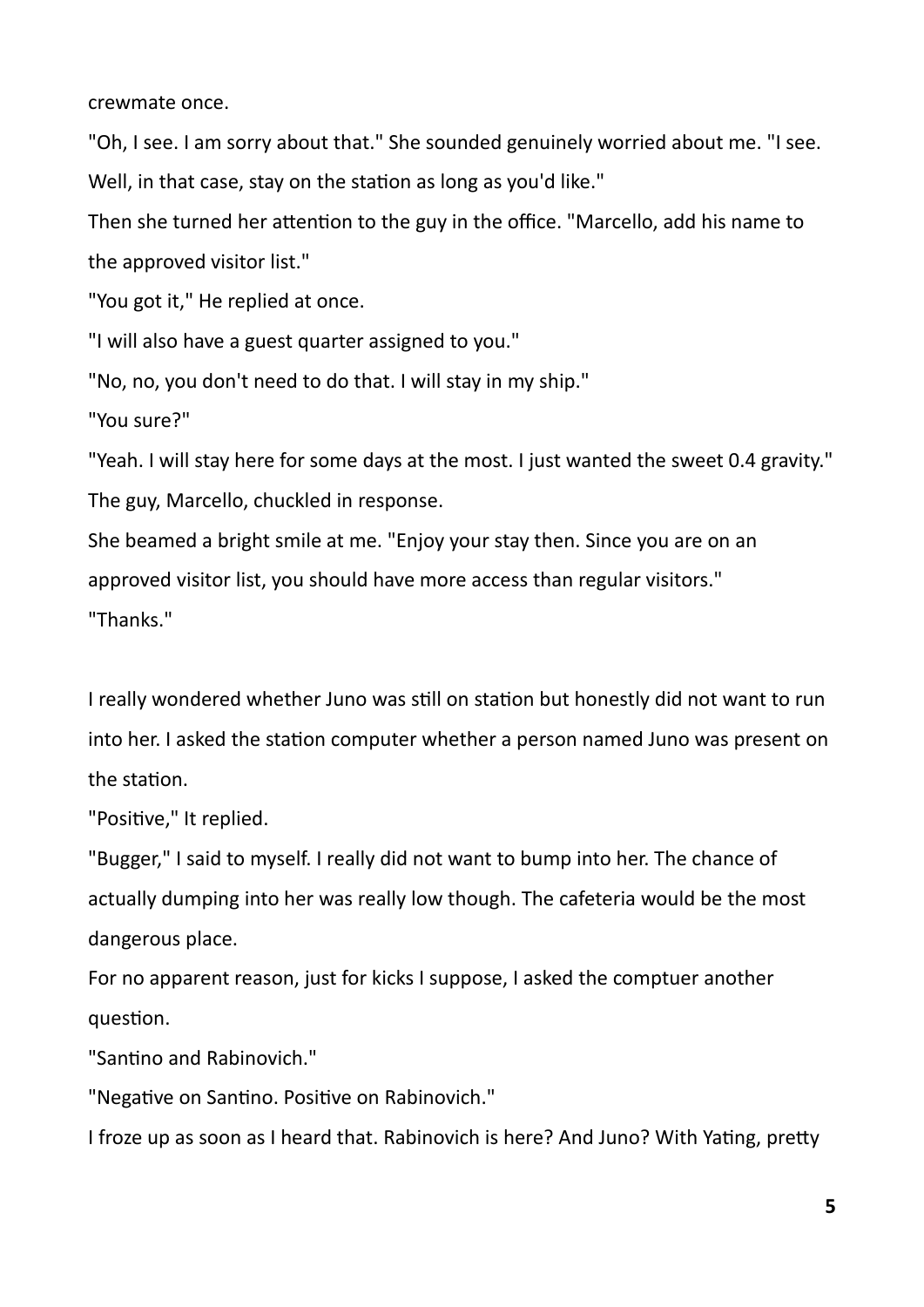much the whole group was present on the station. This was gettin' weird.

Initially, I thought about just leaving the station. But then I realized I didn't do anything bad to warrant avoiding them. The group being disbanded wasn't my fault, at least not entirely. If anything, it was Rabinovich who hammered the final nail on the coffin.

With that line of thought, I decided to stay around for a bit longer.

For the next few days, all I did was play games in my badger and work out a bit to maintain my muscles. The 0.4 graivty made working out far more natural. I ate dummy food meanwhile.

Dummy food was basically a tasteless substance, which was basically fiber, to give our internal intestine something to work with so that it doesn't die. Several nutrition pills a day was enough for a grown adult.

Even so, you can't beat eating a real meal, like trans fat, salt, and all that jazz. Therefore, I eventually paid a visit to the cafeteria.

It was quite crowded when I arrived. I had never seen the cafeteria on Oero this cworded. A mining frigate must have docked recently or something. I saw over ten people present, and there was a small line up for food.

When I saw the guy in front me getting his tray of food, he turned around and - "Vazken?" He said to me, sounding surprised.

I wasn't exactly paying attention and when I did -

"Rabinovich?"

"Hey, dude! It's been a while!" He raised his voice with excitement. "Come, get your tray and sit at my table."

I wasn't exactly keen but did just that.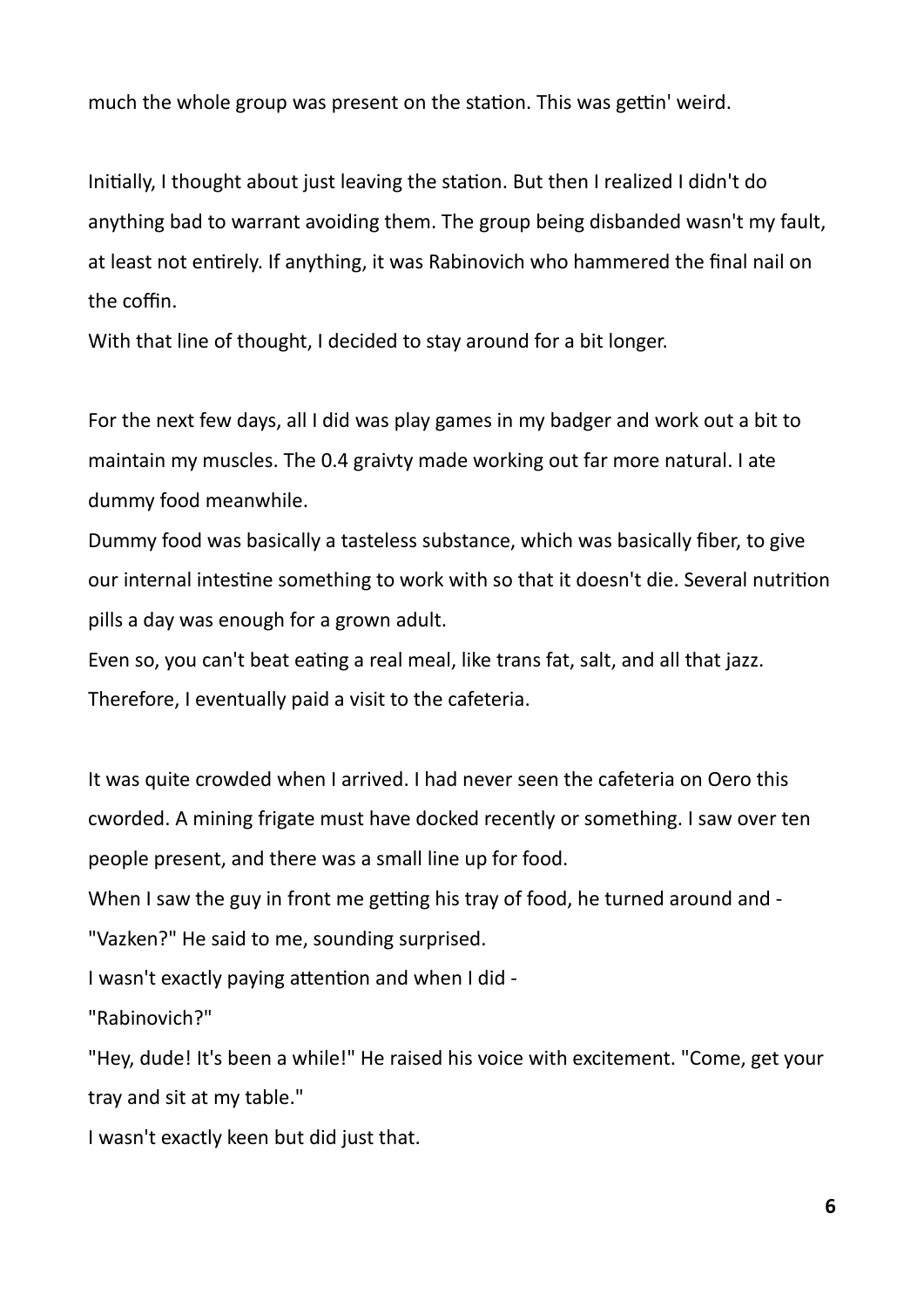My tray of food was boiled rice with roasted pieces of spam and two summy side up eggs. It was nothing fancy but trust me. This combination was fucking good. When I sat dow at his table with it, he greeted me again with glee.

"So, dude, what have you been up to? Good to see you really." He asked me as he took his first bite at his food which was several loaves of bread along with a gravy. I told him earnestly what I had been up to. I had nothing to hide really. "Kinda saw that coming. That woman, Ehka, valued you high."

"Really? Didn't notice."

"You are a good worker. I am sorry that I broke up the party." He sounded genuinely apologetic. "I have a problem with alcohol and women."

Well, that much was clear.

He explained that, after the group was disbanded, he ended up spending most of his money in booze and hookers. Thankfully, he was able to get a hold of himself and moved to Oero before it was too late.

"I am a solo miner now," He added," Boring as fuck, but it gets me fed." I carefully said to him, "I believe Juno is here as well. Have you ran into her?" He chuckled. "I have, dude. It was awkward since I was the one who made the ultimate decision of letting her go."

"How is she?"

"She is a solo miner like myself. We didn't talk much. The air was just too awkward. She may open up to you though."

I didn't want to talk to her though.

"I think she may have hots for ya."

I almost choked on food. Coughing hard, I blurted at him. "What the fuck was that